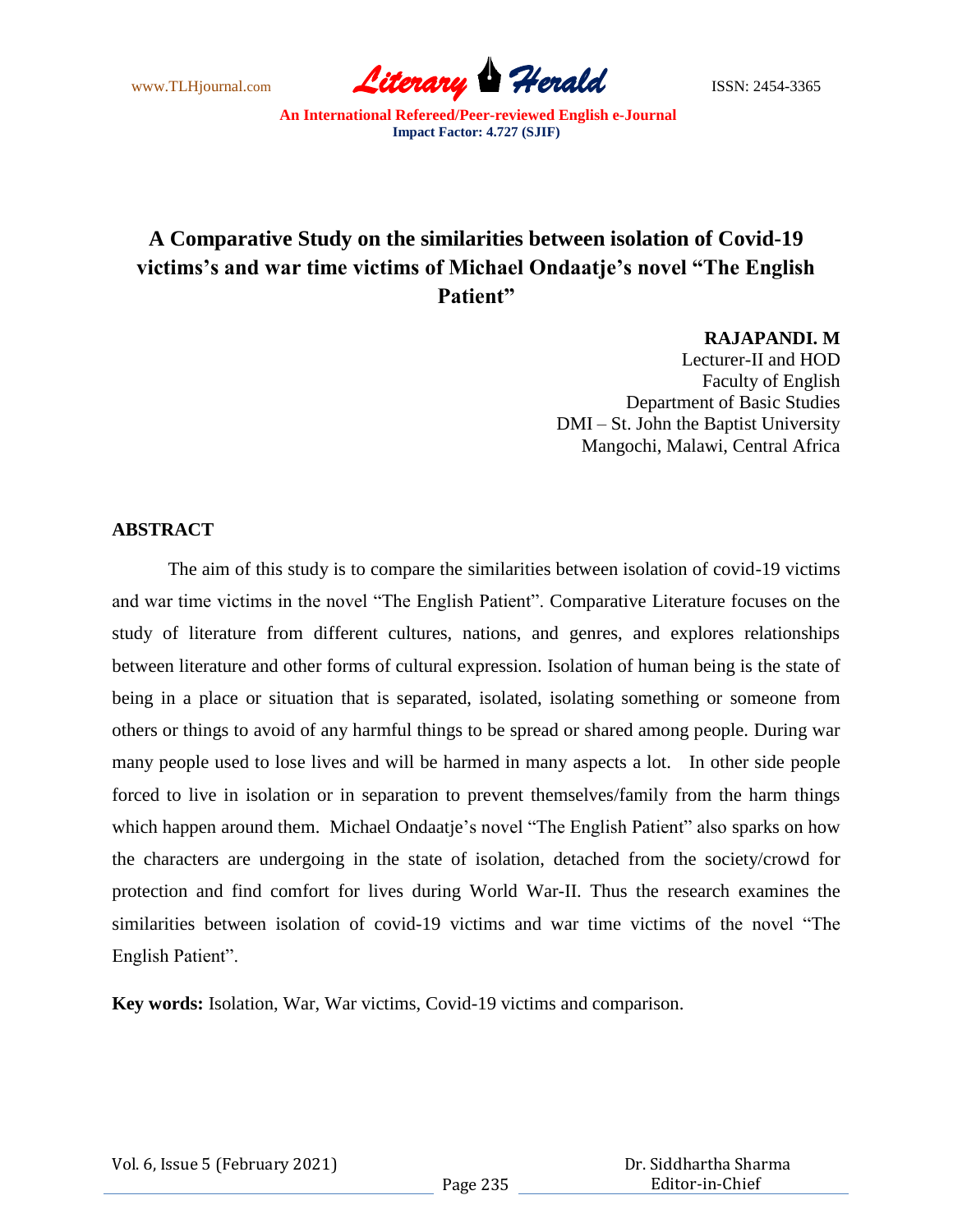www.TLHjournal.com *Literary Herald*ISSN: 2454-3365

#### **INTRODUCTION**

A comparative study: following a classic dictionary definition, comparison is presented as the act to observe two or more things to discover their relationships or to estimate their differences and similarities. In epistemological language, it is defined as an intellectual operation through which the states of one (or more) objects are checked on the basis of at least one common property (Fideli, 1998; Marradi, 1991)1, 2. Therefore, from the logical point of view, an act of comparison implies: objects (which can obviously be subjects, groups, institutions, cities, countries etc.), at least one property of objects, and the state of objects in this property and the point of time in which they were relieved. People who are positive or affected with COVID 19 can be called as COVID 19 Victims and they will be isolated in a room, in a house to stop spreading others and to product fellow beings from the infection of COVID 19. COVID Isolation is a state of being separated from others, stop physical engagement with others, alienated from the society.

In both World War I and II many people were affected, injured, lost lives. During war people lose their living place, shelter, home and they will be moved to a new place to product themselves from harm things happen around them. Perhaps during war people will be remained inside their house, stop physical engagement, stop movement in public places. Thus people who are affected by war can be called as wartime victims. Michael Ondaatje writing has no less sparks on war themes. Many of Ondaatje's books talks about war and post war setting. Also his novels predominantly talks about lives of people who actively participated in war and wartime livings. There is much evidence for his characters who engaged with war, isolated themselves during war and many characters have great lose in life because of war. There are many similarities between COVID 19 victims and Ondaatje's wartime victims of "The English Patient" which this study will be highlighting.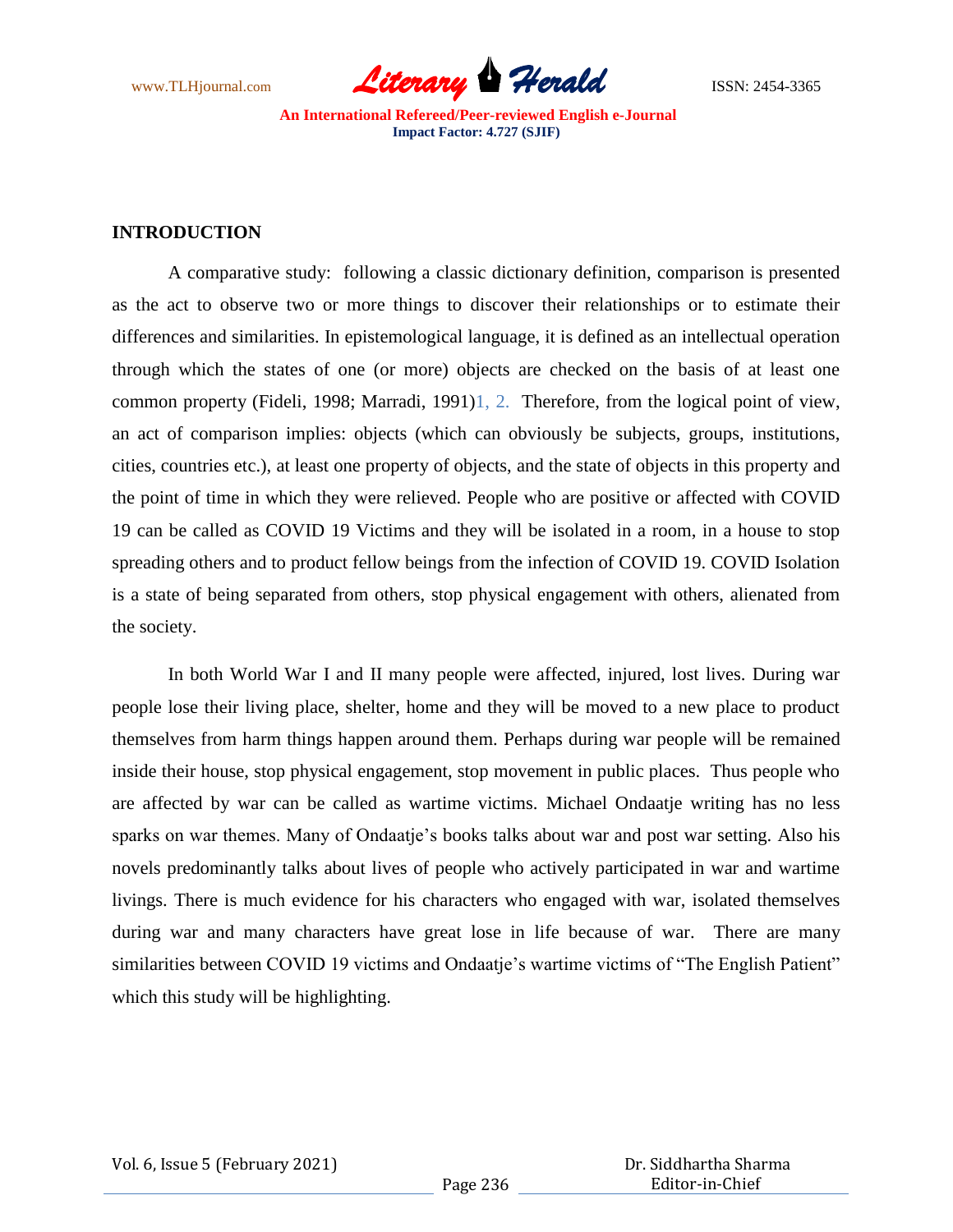

#### **DISCUSSION**

We are living during difficult times because of the coronavirus pandemic. Those challenges can affect us both physically and emotionally. It's hard to keep the same routine when you have to physically distance from others, especially if you're at higher risk of getting really sick from the virus. That makes preparing meals a special challenge. Here are some tips that can support you and your household both physically and mentally. Do your best to eat nourishing meals, like those rich in fruits and vegetables, lean protein, and whole grains. Those foods can help keep your body and mind healthy during stressful times. Having daily schedules and routines can ease anxieties and help you stay grounded. This applies to meals, too! Try to eat at regular meal times and avoid snacking in between. If you're staying at home with other people, try to eat at least one meal together each day. It can help dampen feelings of isolation, and help you practice mindful eating. Cooking together can also help you connect with others and ease the stress. (Department of Mental Health) 3. People who are affected by COVID 19 also be given treatment in hospitals. On the process of treatment COVID patient will be given enough protein food in order to provide good health. In "English Patient", the character Almasy was given treatment and food in a hospital after the flight accident during World War-II. Here, the researcher found a way to compare treatment for COVID 19 affected people and treatment for Wartime affected people. It is evident in the book;

> "During this time with these people, he could not remember where he was from. He could have been, for all he knew, the enemy he had been fighting from the air. Later, at the hospital in Pisa, he thought he saw beside him the face that had come each night and chewed and softened the dates and passed them down into his mouth"  $(pg-6)$

As early as 1988, House and his colleagues published a landmark prospective epidemiological review of social isolation on human health 4. It was particularly surprising that social isolation was also an important risk factor for morbidity and mortality, similar to smoking, obesity, a sedentary lifestyle, and high blood pressure 5. Social isolation is a powerful source of stress both for animals and humans 6, 7. Researchers have suggested that social isolation-induced stress in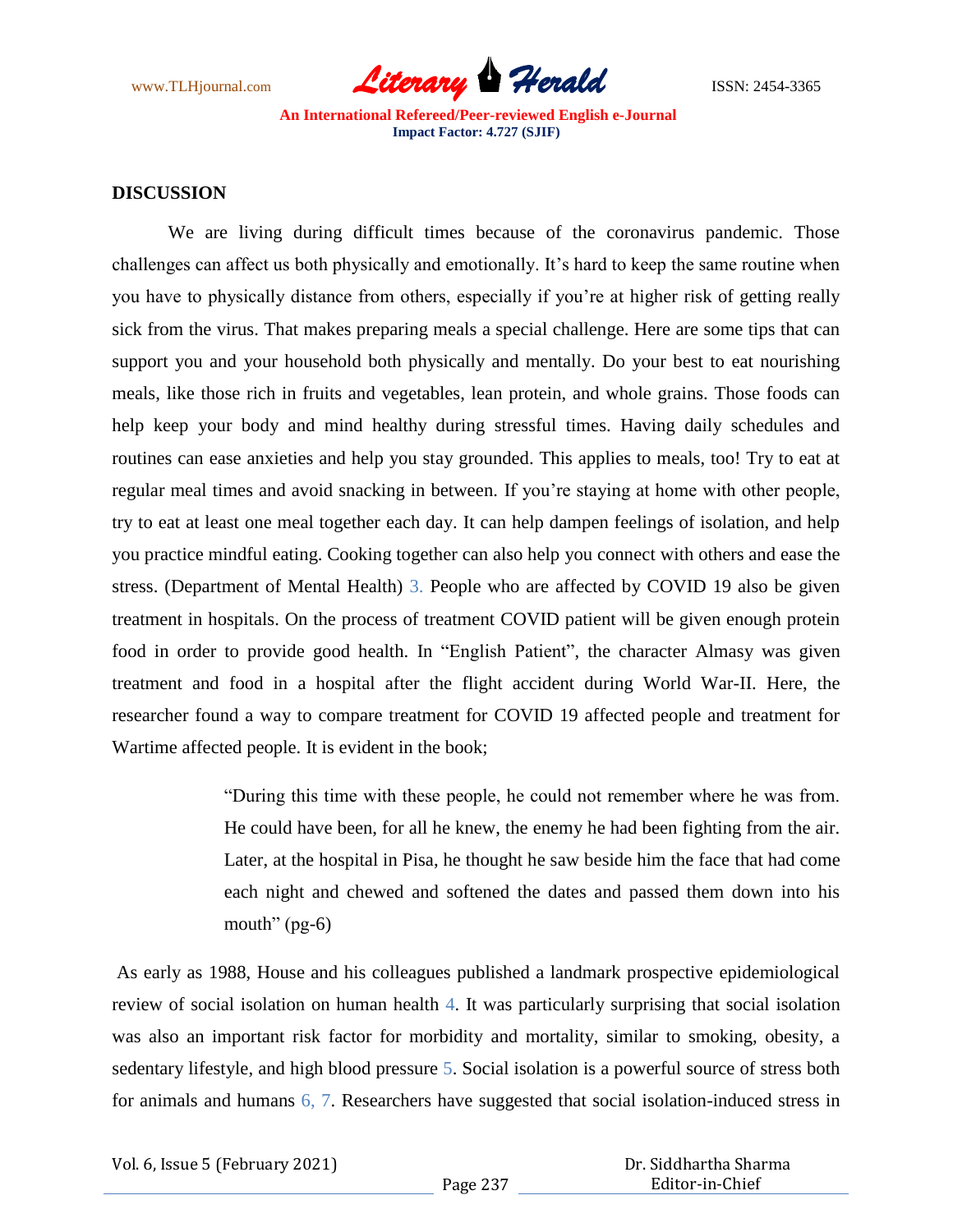

rats exhibits similar signs and symptoms as human mental illnesses (such as anxiety, depression, and schizophrenia) 8. A systematic review found relatively consistent evidence that social isolation was associated with the deterioration of mental health 9. In "English Patient" Hana and Almasy (English Patient) lived alone in an abandoned Italian villa, San Girolamo at the end of Second World War. They were socially isolated themselves in the villa. They did not have any communication with people. They had a life of isolation. Hana, the 20 year old nurse wanted to take care a man called English Patient/Almasy who was burned in the flight accident during the end of World War II. They had only way to escape from the sense of loneness is reading books. It is evident in the book;

> "The book lay on her lap. She realized that for more than five minutes sha had been looking at the porousness of the paper, the crease at the corner of page 17 which someone had folded over as a mark. A scurry in her mind like a mouse in the ceiling, a moth on the night window. She looked down the hall, though there was no one else living there now, no one except the English Patient and herself in the Villa San Girolamo" (pg-7)

The truth is, no single preventative action holds the golden key in disease prevention within the context of proper infection control. Each action contributes significantly to the process and complements the other in disease containment. The lack of protection of face masks is actually a notion touted in part by the World Health Organization (WHO) but with all due respect, the WHO has gotten it wrong more than once 10. In "The English Patient" also the author Michael Ondaatje has described the Almasy wearing face mask (oasis reeds) knitted together. After the flight accident the desert tribes found Alamsy, The English Patient's burned body and they found wearing face mask (oasis reeds) knitted together around his face. Here the researcher compared face mask used for COVID 19 and face reeds mask wore by Almasy.

> "Those who could catch a man out of the sky, who covered his face with a mask of oasis reeds knitted together. He had now a bearing of grass. His favourite garden in the world had been the grass garden at kew, the colours so delicate and various, like levels of ash on a hill" (pg-9)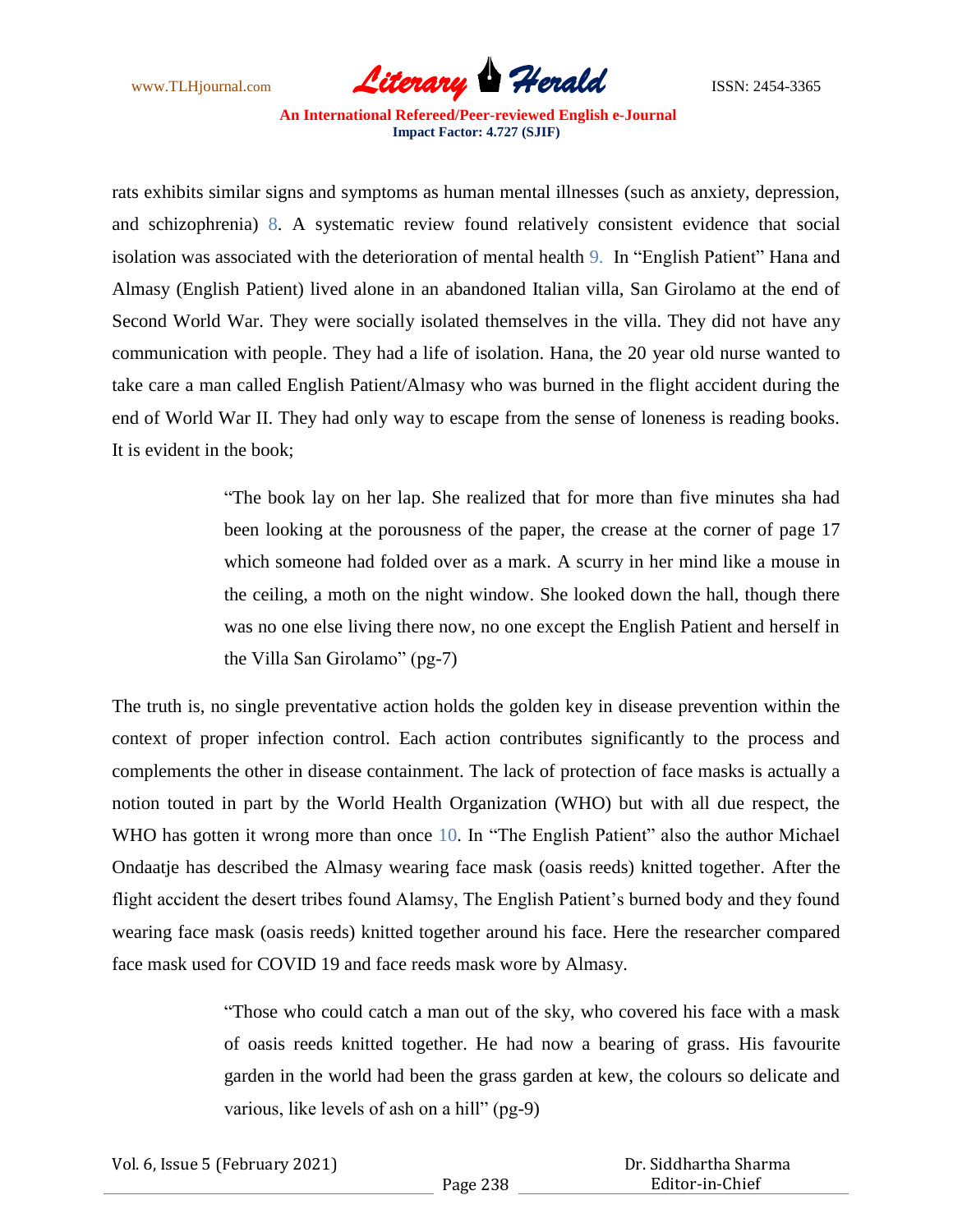

Nurses have critical roles and responsibilities during the COVID-19 pandemic. They will continue to be at the front line of patient care in hospitals and actively involved with evaluation and monitoring in the community. Nurses have to ensure that all patients acquire personalized, high-quality services irrespective of their infectious condition. They will also engage in planning for anticipated COVID-19–related outbreaks, which increase the demand for nursing and healthcare services that might overload systems 11. In "The English Patient" also Hana, a 20 year old professional nurse did not let the patient even though she was compelled to move the place by Almasy, The English Patient. And even Hana's father's friend Caravaggio forced her to leave the patient, she refused. Here one can understand Hana's professional ethics and personal desire as a woman's mother heart on taking care of sick persons. It is evident in the book;

> "Coming out of what had happened to her during the war, she drew her own few rules to herself. She would not be ordered again or carry out duties for the greater good. She would care only for the burned patient. She would read to him and bathe him and give him his doses of morphine – her only communication was with him"  $(pg-15)$

> "Those men in the desert were smarter than you. They assumed he could be useful. So they saved him, but when he was no longer useful they left him. Leave me alone" (pg-47)

### **CONCLUSION:**

COVID 19 patients are supposed to be isolated, cared by someone, scheduled for medicine, regular diet food, Physical and mental health and stress free. In Michael Ondaatje's novel "The English Patient" there are people who are affected by war. Almasy, The English Patient terribly burned, isolated in a villa, cared by Hana, scheduled for medicine, regular food feeds by Hana, Hana tried to give him both physical and mental health, Hana used to read books to him to get relieve of his stress. The researcher compared COVID 19 practices and Michael Ondaatje's Wartime characters practices and exposed the similarities of both practices. This study further tells that Michael Ondaatje's character Almasy, The English Patient becomes a global character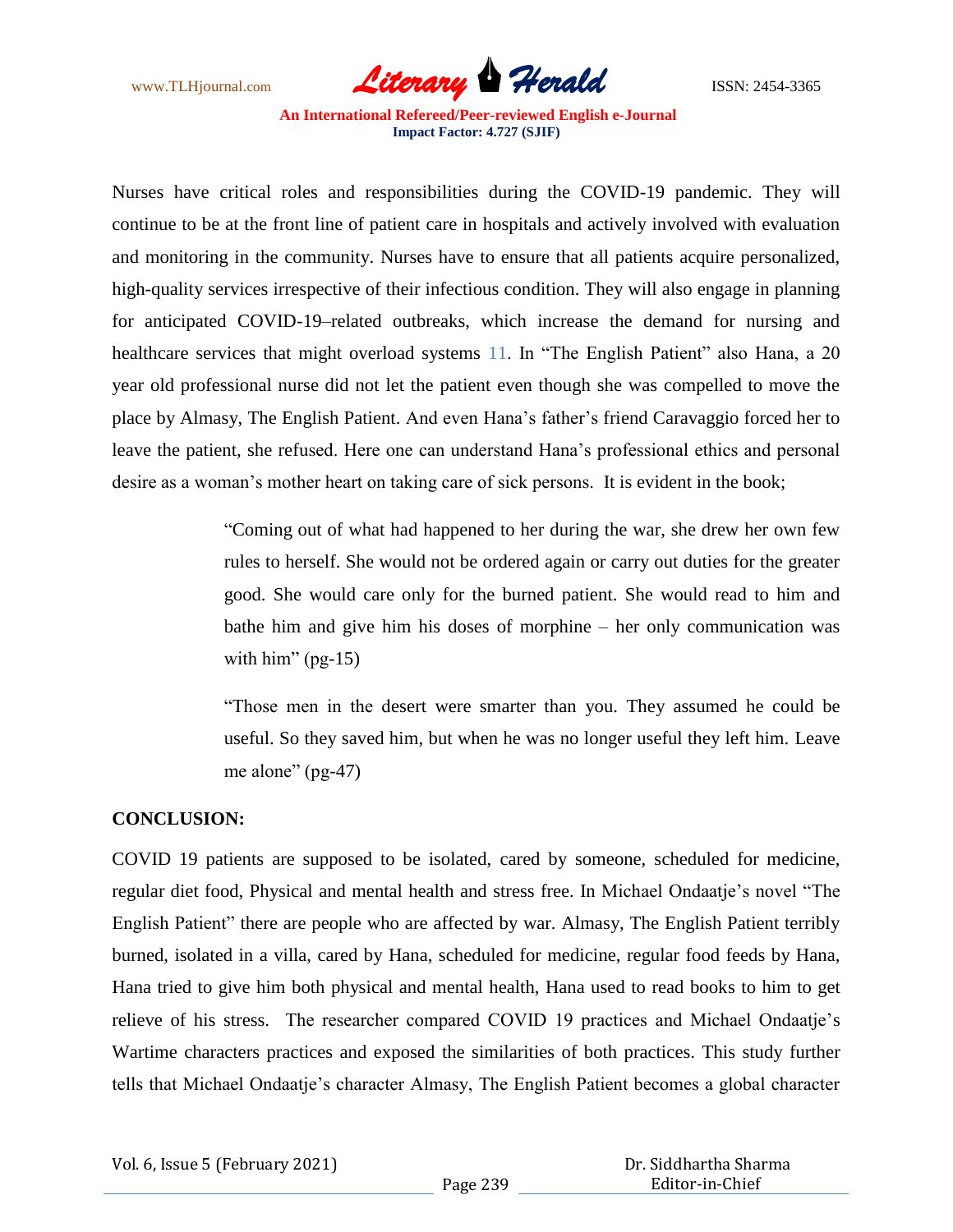

who represents all injured people of wartime of this world. Michael Ondaatje has created a very strong unique character to make withstand before all wartime affected and COVID 19 positive people. Thus the character Almasy (The English Patient) justified as an equal worthy creation to stand, accepted and faced the challenges like all COVID positive patient. Michael Ondaatje has proved his ability of creativity most remembering character, global character and one of the evidence is Almasy. Michael Ondaatje seems best in creating characters. Michael Ondaatje's 20<sup>th</sup> century wartime character Almasy uniquely remembered in 21th century battle COVID19. Thus the research compared the similarities between isolation of COVID - 19 victims's and war time victims of Michael Ondaatje's novel "The English Patient" in a bright manner.

## **REFERENCES**

Primary source:

Ondaatje, Michael. The English Patient, Bloomsbury, London, 1992.

Secondary Sources:

- 1. FIDELI, Roberto. La Comparazione. Milano: Angeli, 1998. [ Links ]
- 2. MARRADI, Alberto. Comparación. In: REYES, Róman (Ed.). Terminología Científico-Social. Barcelona: Antropos, 1991. P. 65-84. [ Links ]
- 3. Department of Mental Health, Healthy Eating During the COVID-19 Pandemic, Support your physical and mental wellbeing with healthy eating, https://www.health.state.mn.us/communities/healthyeating/covid19.html
- 4. House, J. S., Landis, K. R. & Umberson, D. Social relationships and health. Science 241, 540–545 (1988).
- 5. Jones, A. C., Schinka, K. C., van Dulmen, M. H., Bossarte, R. M. & Swahn, M. H. Changes in loneliness during middle childhood predict risk for adolescent suicidality indirectly through mental health problems. J. Clin. Child Adolesc. Psychol. 40, 818–824 (2011).
- 6. Liu, L. J., Sun, X., Zhang, C. L., Wang, Y. & Guo, Q. A survey in rural China of parentabsence through migrant working: the impact on their children's self-concept and loneliness. BMC Public Health 10, 32 (2010).
- 7. Nestler, E. J. & Hyman, S. E. Animal models of neuropsychiatric disorders. Nat. Neurosci. 13, 1161–1169 (2010).